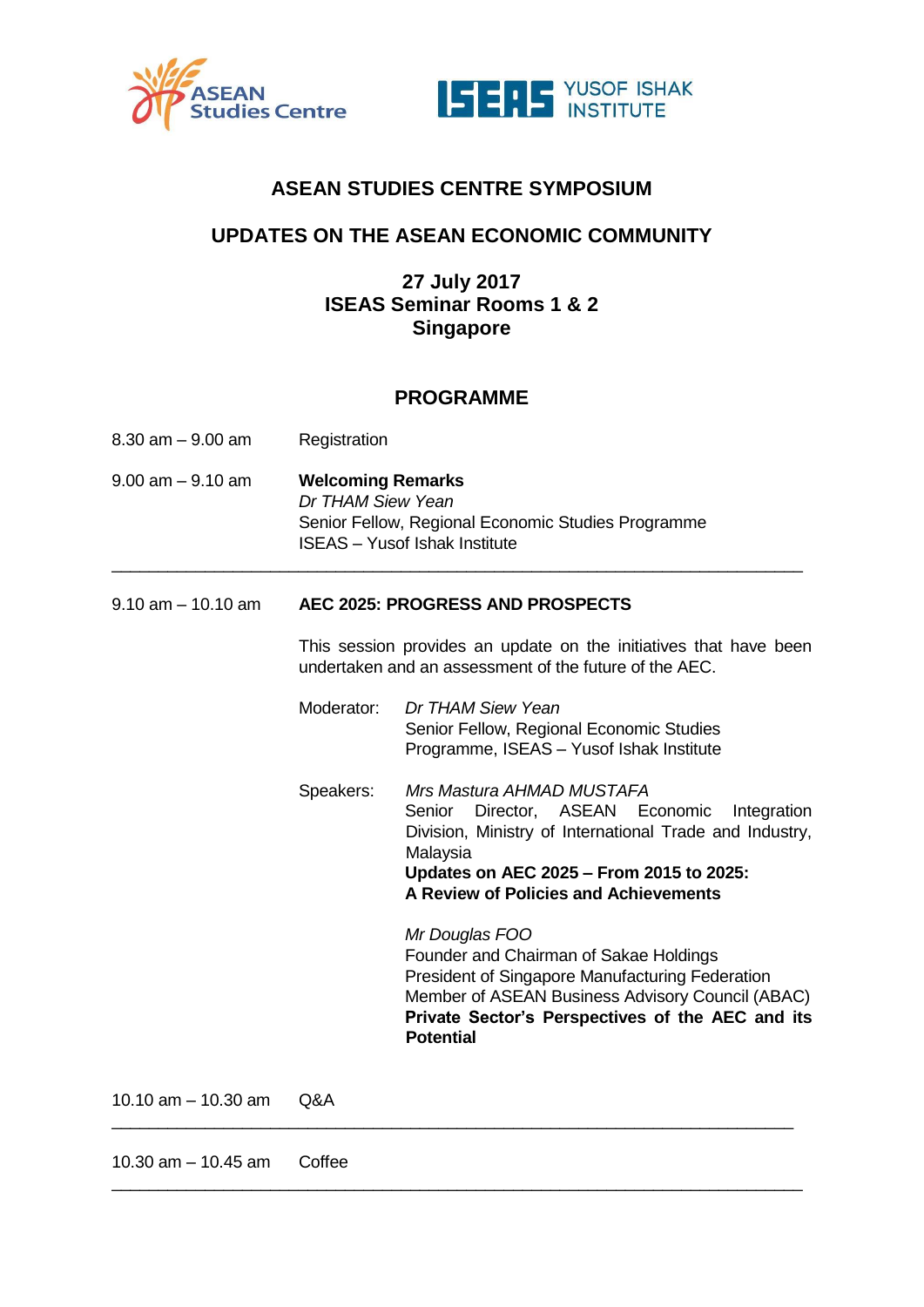### 10.45 am – 12.00 pm **ACCESSING AND BENEFITING FROM THE ASEAN MARKET**

Firms will share experiences on how they penetrated the ASEAN market and the benefits of the AEC to their respective firms.

|                      | Moderator:                                            | Dr Francis HUTCHINSON<br>Senior Fellow and Coordinator of Regional Economic<br>Programme<br>and<br>Malaysia<br><b>Studies</b><br><b>Studies</b><br>Programme, ISEAS - Yusof Ishak Institute |  |
|----------------------|-------------------------------------------------------|---------------------------------------------------------------------------------------------------------------------------------------------------------------------------------------------|--|
|                      | Speakers:                                             | Mr Agil Faisal Bin AHMAD FADZIL<br>Chairman, Infinity Channel Sdn. Bhd., Malaysia                                                                                                           |  |
|                      |                                                       | Mr Kenneth HIEW Wai Yoon<br>Group Chief Commercial Officer of PUC Bhd.,<br>CEO of Founder Qube Sdn. Bhd.,<br>CEO of Red Hot Media Sdn. Bhd., Malaysia                                       |  |
|                      |                                                       | Professor Dr YUEN Kah Hay<br>Executive Director, Hovid Bhd., Malaysia<br>Honorary Professor, Universiti Sains Malaysia                                                                      |  |
| 12.00 pm - 12.30 pm  | Q&A                                                   |                                                                                                                                                                                             |  |
| 12.30 pm $-$ 1.30 pm | Lunch                                                 |                                                                                                                                                                                             |  |
| 1.30 pm $-$ 3.00 pm  | <b>GLOBAL UNCERTAINTIES AND ITS IMPACT ON THE AEC</b> |                                                                                                                                                                                             |  |
|                      |                                                       |                                                                                                                                                                                             |  |
|                      | future of the AEC.                                    | This session will assess the impact of recent global events on the                                                                                                                          |  |
|                      | Moderator:                                            | Dr Cassey LEE<br>Senior Fellow and Co-Coordinator, Regional Economic<br>Studies Programme, ISEAS - Yusof Ishak Institute                                                                    |  |
|                      | Speakers:                                             | Dr Malcolm COOK<br>Senior Fellow, Regional Strategic and Political Studies<br>Programme, ISEAS - Yusof Ishak Institute<br>Trump and Impact on the AEC                                       |  |
|                      |                                                       | Dr YEO Lay Hwee<br>Director, EU Centre in Singapore<br>Brexit and Its Impact on the AEC                                                                                                     |  |

\_\_\_\_\_\_\_\_\_\_\_\_\_\_\_\_\_\_\_\_\_\_\_\_\_\_\_\_\_\_\_\_\_\_\_\_\_\_\_\_\_\_\_\_\_\_\_\_\_\_\_\_\_\_\_\_\_\_\_\_\_\_\_\_\_\_\_\_\_\_\_\_\_\_\_\_\_\_

3.00 pm – 3.20 pm Q&A